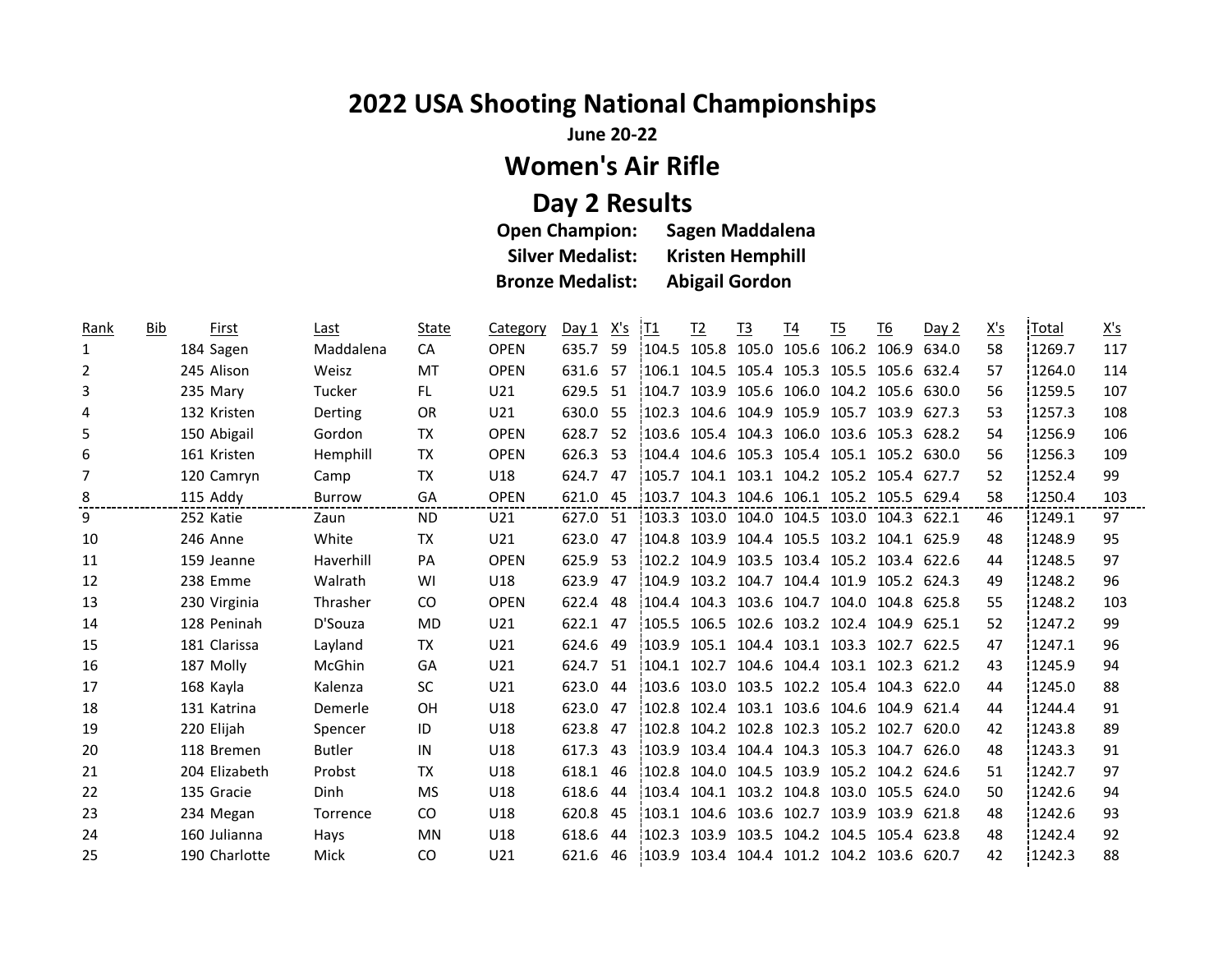| 26 | 299 Cecelia                 | Ossi               | <b>NJ</b> | U21         | 619.4    | 43  | 102.8                                     |            |                                      | 104.7 104.0 102.0 105.9 103.4 622.8        |       | 48 | 1242.2 | 91 |
|----|-----------------------------|--------------------|-----------|-------------|----------|-----|-------------------------------------------|------------|--------------------------------------|--------------------------------------------|-------|----|--------|----|
| 27 | 203 Natalie                 | Perrin             | MI        | U21         | 619.8    | 43  | 104.0 102.0 103.9 104.4 101.0 105.1 620.4 |            |                                      |                                            |       | 43 | 1240.2 | 86 |
| 28 | 176 Morgan                  | Kreb               | CO        | U21         | 622.4    | 49  | 101.6 104.3 103.6 100.4 102.9 103.8 616.6 |            |                                      |                                            |       | 40 | 1239.0 | 89 |
| 29 | 103 Stephanie               | Allan              | <b>CT</b> | <b>OPEN</b> | 618.6    | 41  | 104.7 101.9 104.3 102.2 104.1 103.1 620.3 |            |                                      |                                            |       | 44 | 1238.9 | 85 |
| 30 | 138 Marleigh                | Duncan             | <b>NC</b> | U21         | 617.9    | 40  | 104.0 102.7 102.0 104.6 103.0 104.5 620.8 |            |                                      |                                            |       | 44 | 1238.7 | 84 |
| 31 | 298 Malori                  | Brown              | TX        | <b>OPEN</b> | 617.5    | 45  | 102.4 102.2 103.7 102.8 103.5 102.9 617.5 |            |                                      |                                            |       | 41 | 1235.0 | 86 |
| 32 | 170 Alexis                  | Kirk               | ΝY        | U21         | 614.8    | 38  | 103.0 101.3 101.6 104.8 104.9 103.4 619.0 |            |                                      |                                            |       | 45 | 1233.8 | 83 |
| 33 | 144 Jordyn                  | Ewine              | <b>ND</b> | U18         | 617.8    | 39  | 101.5 102.1 101.8 103.0 104.3 102.6 615.3 |            |                                      |                                            |       | 40 | 1233.1 | 79 |
| 34 | 105 Isabella                | Baldwin            | TN        | U21         | 615.4    | 40  | 102.2 103.2 103.1 103.8 105.8 99.3        |            |                                      |                                            | 617.4 | 45 | 1232.8 | 85 |
| 35 | 191 Anoushka                | Misra              | СT        | U15         | 618.9    | 47  | 101.9 103.9 101.0 102.1 100.2 103.4       |            |                                      |                                            | 612.5 | 32 | 1231.4 | 79 |
| 36 | 158 Adrienne                | Hanson             | GA        | U18         | 616.0    | 44  |                                           |            |                                      | 101.1 102.4 102.5 102.5 102.1 104.7 615.3  |       | 38 | 1231.3 | 82 |
| 37 | 145 Kenlee                  | Ewton              | <b>TN</b> | U18         | 616.4    | 42  | 102.8 103.2 101.9 102.5 101.9 102.6       |            |                                      |                                            | 614.9 | 39 | 1231.3 | 81 |
| 38 | 201 Rylie                   | Passmore           | IL        | U18         | 609.7    | -31 |                                           |            |                                      | 102.1 104.5 102.3 102.9 105.5 103.8 621.1  |       | 40 | 1230.8 | 71 |
| 39 | 121 Rachael                 | Charles            | ΙA        | U18         | 611.8    | 35  |                                           |            | !103.6 103.1 103.1 103.4 102.4 102.4 |                                            | 618.0 | 42 | 1229.8 | 77 |
| 40 | 197 Claudia                 | Muzik              | OΗ        | U18         | 614.7    | 39  |                                           |            |                                      | !102.2 103.3 101.7 102.7 101.4 102.5 613.8 |       | 38 | 1228.5 | 77 |
| 41 | 239 Lillian                 | Warren             | MI        | U21         | 616.8    | 42  |                                           |            | 101.6 102.4 103.5 101.3 100.3 102.0  |                                            | 611.1 | 33 | 1227.9 | 75 |
| 42 | 151 Isabelle                | Gratz              | IL.       | U18         | 617.6    | -42 |                                           |            |                                      | 101.6 102.8 100.3 101.1 101.7 100.1 607.6  |       | 31 | 1225.2 | 73 |
| 43 | 219 Lara                    | Spanic             | WI        | U21         | 613.1 34 |     |                                           |            |                                      | !102.7 100.8 100.9 101.3 103.1 102.1 610.9 |       | 32 | 1224.0 | 66 |
| 44 | 179 Makenzie                | Larson             | CO.       | U15         | 613.0 35 |     |                                           |            | 102.4 102.2 102.5 103.0 100.4 100.3  |                                            | 610.8 | 35 | 1223.8 | 70 |
| 45 | 172 Julie                   | Klusmeier Landi OH |           | <b>OPEN</b> | 610.9 37 |     |                                           |            |                                      | 102.6 101.5 100.7 101.2 102.9 103.8 612.7  |       | 32 | 1223.6 | 69 |
| 46 | 221 Briley                  | Sralla             | TX        | U15         | 609.8    | 35  |                                           |            |                                      | 102.0 103.7 100.3 100.6 102.3 103.8 612.7  |       | 38 | 1222.5 | 73 |
| 47 | 134 Regan                   | Diamond            | CO.       | U18         | 606.2 29 |     |                                           |            |                                      | 103.3 102.5 104.5 100.8 101.7 103.5 616.3  |       | 41 | 1222.5 | 70 |
| 48 | 130 Rajadyuti               | DebBarman          | <b>WA</b> | <b>OPEN</b> | 611.9    | 34  |                                           |            | 102.2 100.6 104.1 101.3 101.2 100.9  |                                            | 610.3 | 32 | 1222.2 | 66 |
| 49 | 247 Cassidy                 | Wilson             | <b>WA</b> | <b>OPEN</b> | 615.5 39 |     | 100.4 98.5                                |            | 102.0 101.6 102.7 99.8               |                                            | 605.0 | 27 | 1220.5 | 66 |
| 50 | 213 Olivia                  | Schammel           | TX        | U18         | 607.6 31 |     |                                           |            |                                      | 101.6 100.8 102.2 103.2 102.2 102.8 612.8  |       | 39 | 1220.4 | 70 |
| 51 | 177 Mackenzie               | Kring              | CO.       | U15         | 606.8    | 31  |                                           |            | !102.0 102.2 101.2 103.6 103.1 100.4 |                                            | 612.5 | 36 | 1219.3 | 67 |
| 52 | 129 Danjela Jordan de Jesus |                    | GA        | U18         | 609.5    | 34  |                                           |            | 101.0 101.1 102.1 102.2 101.8 101.4  |                                            | 609.6 | 31 | 1219.1 | 65 |
| 53 | 117 Bethany                 | <b>Butler</b>      | TX        | U18         | 603.1 29 |     |                                           |            |                                      | 101.4 102.8 101.8 102.3 104.2 102.1 614.6  |       | 37 | 1217.7 | 66 |
| 54 | 249 Amanda                  | Wolfe              | PA        | U21         | 607.4    | 32  |                                           |            | 102.4 101.0 100.2 101.0 102.2 102.5  |                                            | 609.3 | 36 | 1216.7 | 68 |
| 55 | 256 M'Leah                  | Lambdin            | CO        | U21         | 600.8    | 30  | 103.7 101.9 101.9 102.9 102.3 102.9       |            |                                      |                                            | 615.6 | 39 | 1216.4 | 69 |
| 56 | 163 Nicolette               | Hoffman            | <b>SD</b> | U18         | 606.3    | 32  | 102.0                                     | 100.8 99.4 |                                      | 102.9 104.3 100.6                          | 610.0 | 33 | 1216.3 | 65 |
| 57 | 206 Kayla                   | Riewe              | <b>TX</b> | U18         | 607.6    | 32  | 1100.0                                    |            | 100.3 101.2 102.9 101.5 102.4        |                                            | 608.3 | 34 | 1215.9 | 66 |
| 58 | 240 Brooklynne              | Weatherford        | FL.       | U18         | 602.0    | 27  | 102.0                                     |            |                                      | 104.3 101.3 101.3 102.8 102.2 613.9        |       | 33 | 1215.9 | 60 |
| 59 | 142 Kinga                   | Aletto             | FL.       | <b>OPEN</b> | 609.2    | 37  | 98.4                                      |            |                                      | 100.9 101.3 100.2 101.9 101.2 603.9        |       | 31 | 1213.1 | 68 |
| 60 | 112 Elisa                   | <b>Boozer</b>      | 0K        | U18         | 600.1    | 26  | 102.3                                     |            | 100.7 101.6 103.3 102.7 102.4        |                                            | 613.0 | 39 | 1213.1 | 65 |
| 61 | 166 Kiley                   | Jones              | CO.       | U18         | 606.3    | 29  | 199.3                                     |            | 102.7 101.7 102.1 98.6               | 100.8                                      | 605.2 | 30 | 1211.5 | 59 |
| 62 | 157 Micah                   | Hames              | ТX        | U18         | 602.9    | -31 | 100.8                                     |            |                                      | 100.1 100.3 100.9 102.9 101.3 606.3        |       | 32 | 1209.2 | 63 |
|    |                             |                    |           |             |          |     |                                           |            |                                      |                                            |       |    |        |    |